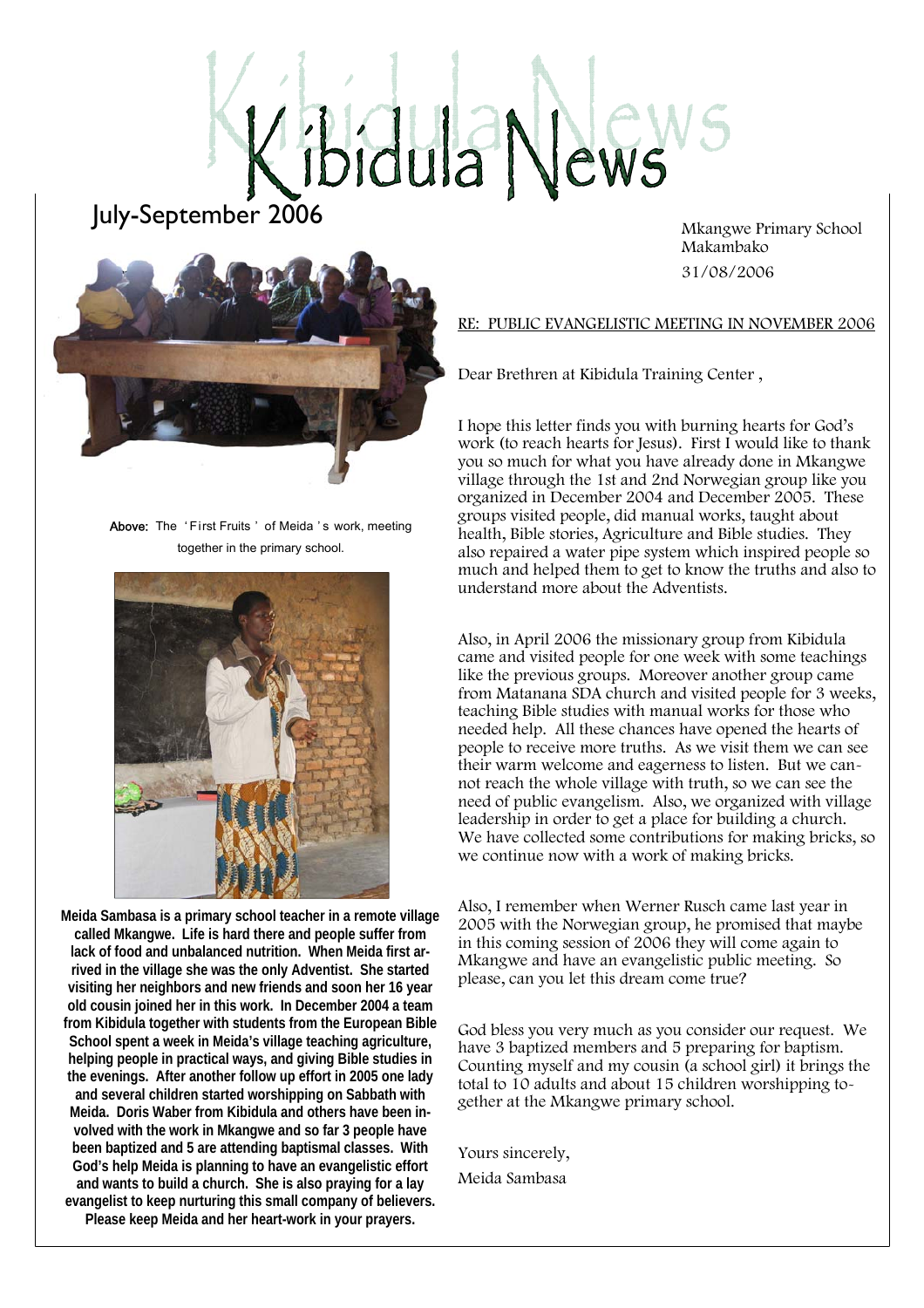# Lives Changed in Rukwa Valley By Pastor Msafiri Mtenzi

In July 2006, I had the privilege of joining the four Kibidula lay missionaries stationed in Rukwa Valley to do evangelism. Our goal was to build five churches and conduct five evangelistic efforts in the month of July. Our missionaries had made many preparations, and now was the time for reaping.

Although we faced many challenges, the Lord richly blessed. Not only did we meet our goals of five churches and efforts, we baptized 235 new believers in Jesus. As we worked at the Maleza effort, we happened to pitch our tent near the home of Margaret whose occupation was making beer from honey. During the effort we asked Margret to join us in Bible study, but she refused. We were preaching two times a day-afternoon and night. Every night Margret would sneak into the night meeting so that no one would see her. Little by little, her heart was softened. As she continued to sell her beer to her customers, she got very discouraged. She wondered, "Is this really what Jesus wants me to do?" The battle in her mind grew stronger every day. Finally, she took her stand and decided she would never again produce or sell beer. She was free at last!

That day she said, "If I will be able to

get money for baptism, I will be happy to be baptized." When we told her that the baptism was free, she was overjoyed. On the day of baptism, Margret was among the 83 people of Maleza who started a new life in Jesus through baptism. Now, instead of calling people to get drunk, she sings praises to God in the new Maleza choir.

In the last location of Ilambo, we found that there were not enough burned bricks to construct the church. We made 4,000 more mud bricks and after they were dried we stacked them in a way to light a fire in the center to bake them over two days. They must be stacked very, very carefully to accomplish this as they will break if the oven collapses.

 The next day, we were discouraged to find that someone had knocked down the oven of bricks. Although 200 bricks were broken, we carefully restacked the remaining bricks and prepared to bake them again. This time however, we left one of our missionaries to guard the bricks. Later on as continued to watch, a man came and kicked over the food and destroyed the stack again before running away. As our group met again to decide what to do, the man came

back. The "fundi" (expert in a trade) said, "That is the man who destroyed the bricks and his name is Maiko." Although he denied it at first, he finally admitted that he had twice destroyed our brick stack. He said, "It was the devil, I am sorry."

Although many people thought we should take him to the police, I did not want to do this. I told him, "If it were not for the fact that you will be the company elder of this church, I would let them take you to the police." He laughed and laughed and said, "That is impossible." Then, by faith, we built our brick stack again for the third time. Amazingly, under the guidance of the Holy Spirit, Maiko began to attend our meetings. Then as the meetings were almost over, he made a decision to be baptized. Now, he is among the people of strong faith in that new company of believers.

We thank God for his blessings and guidance during these efforts. We also thank those who provided financial support and prayers for these efforts and church construction. Please pray for these new believers in Rukwa valley.



Above: 83 people baptized in Maleza.

Right: Margret with her beer containers.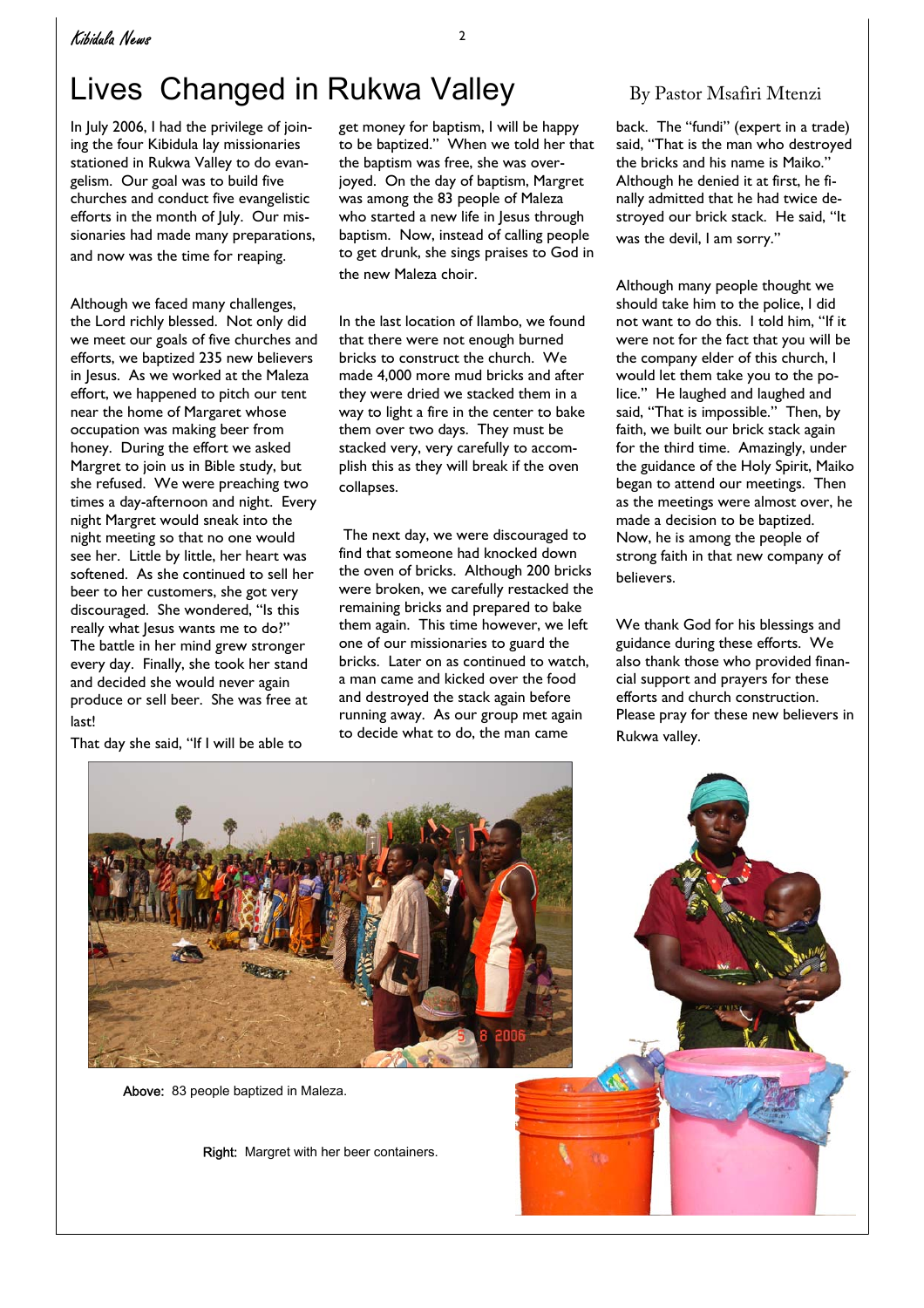# A Faithful Warrior at Rest By Pastor Msafiri Mtenzi

I first met Joseph Kyando in 1996 at a camp meeting in Mbeya where I was presenting the topic of church planting. Joseph was keen to begin, and soon left for Chunya where he planted a church within one year.

In 2001 after graduating from the Kibidula Evangelism Training Center, he came to me again asking to be sent to another unentered area as a Kibidula Lay Missionary. We chose Rukwa Valley- a very dark area. Claiming the promises of God, we prayerfully made ambitious plans to plant 15 churches within 5 years. That same year, 15 people were baptized as the first church was planted.

In July 2006, I worked closely with Joseph and other lay missionaries as we conducted 5 evangelistic meetings and constructed 5 churches in Rukwa Valley. On August 5 we rejoiced to complete the construction of Ilambo church which was the 15<sup>th</sup> church constructed and the 17<sup>th</sup> new company of believers established since Joseph started the work in 2001. We were thrilled that the Lord had answered our prayers in meeting these original goals.

On August 27, Joseph became very ill with malaria and was transported to Sumbawanga Hospital, where he died the following day. His wife said that his last words were these: " I thank God for letting me finish what we planned. You see, He has allowed me to finish the work and permitted this disease to take my life."

As his fellow workers, we praise God for the chance we had to work with Joseph. He had a tremendous talent for inspiring others to do God ' s work and he was a recognized leader in our semi annual meetings of lay missionaries at Kibidula. Let us each prayerfully consider what the Lord might have for us to do in finishing His work on this earth. We look forward to seeing Joseph in Heaven where he will rejoice together with those he spent his life to win to Jesus. Please pray for his wife and children.



Above: Joseph Kyando



Above: Maiko (center) after his baptism.

Left : Newly built SDA church in Ilambo.

### <sup>3</sup>Kibidula News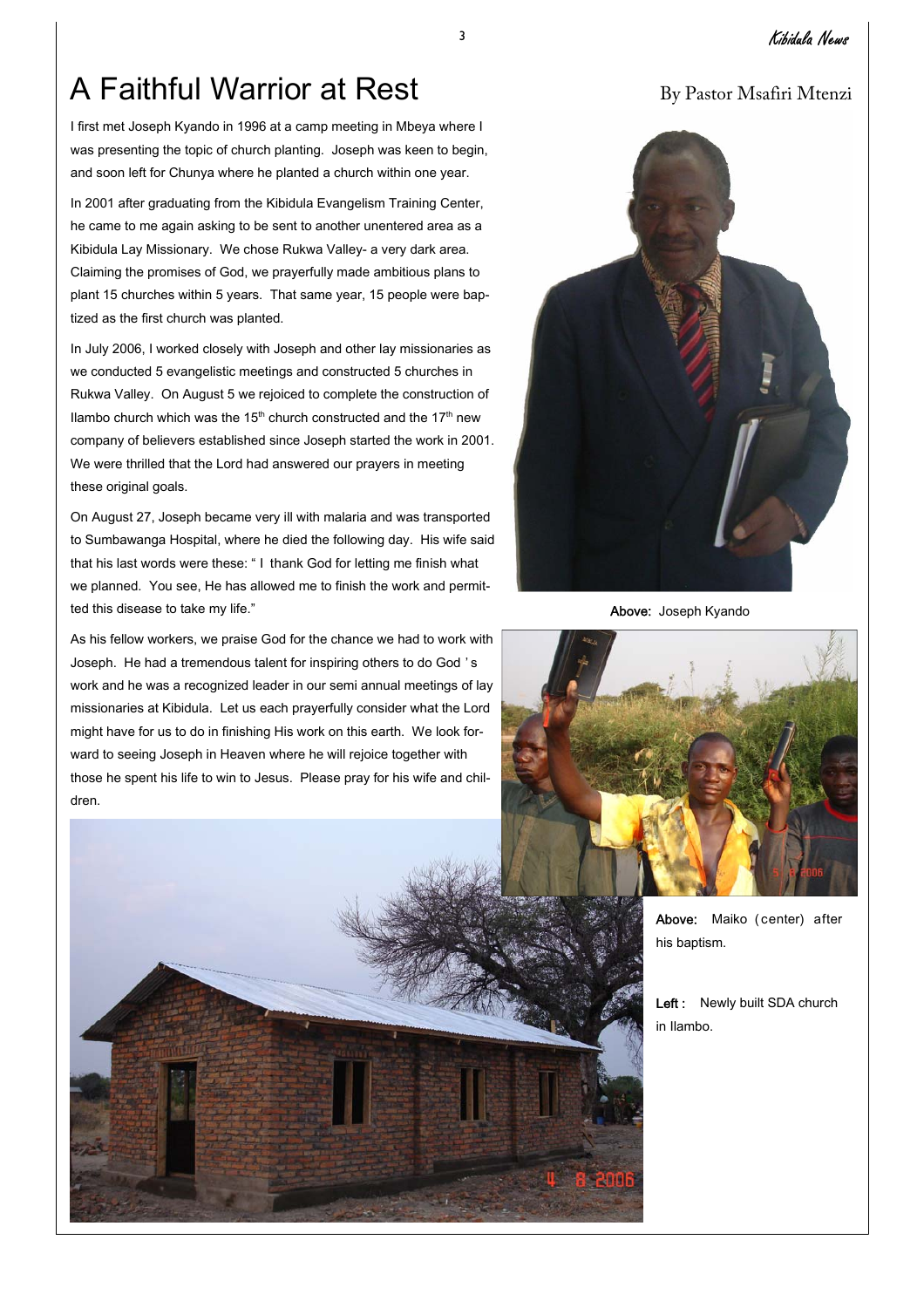### Kibidula News <sup>4</sup>



Merissa Lemmerz

Greetings from Kibidula! My name is Merissa Lemmerz and I am from Armada, Michigan which is about 1 hour from Detroit ( USA of course!). I have been a Seventh-day Adventist Christian for almost 3 years now. God has done some amazing things in my life and about 5 weeks ago He sent me here to Kibidula to be a student missionary for the next 10 months or so. Praise the Lord Jesus for His divine leading and guidance in my life and the miracles He made to get me here. The adjectives to describe the scenery around here are hard to find. I'll just say that it 's probably a glimpse of heaven. When I first arrived here, I met the family that I am staying with. They are Tanzanian and some of the sweetest, most Christ-filled people I have ever come across. I felt so welcomed and I knew that they were very happy for me to be here. Jesus says in Matt. 28 to take the gospel to the world. That is the only reason why I am here. That is my main objective; to get the work done that Christ wants me to do here. I am thrilled to leave my home country to serve the God that saved me from death. I am working with the Agricultural school, teaching health and English and also working with them in their work fields. By God ' s grace I am hitting it off with the students very well. I am focusing on forming relationships and bringing in a stronger spiritual atmosphere to their lives. God is leading, and since I have been here, my relationship with the Lord has grown stronger than it ever has been. I am learning to depend on Him more and more to help me through each day. I can 't wait to see what God has planned for me here and what purpose He wants to fulfill with my life here at Kibidula. Keep me and this work in your prayers!

# New Student Missionaries

Hello from the mission field! My name is Ryan Anderson and following God's path has lead me here to Kibidula, to serve as an short term missionary for this coming year. I come from Omaha, Nebraska in the USA and I have been studying Mechanical Engineering at Walla Walla College for the past two years. My mission here is to help out with all the recent construction and reach out to the agricultural students through friendship. It's been an amazing experience this past month, to come to realize what a tremendous help I can be in spreading God's love to unreached parts of the world. I know God lead me here to Kibidula and I'm excited to see what kind of adventure God has in store for all of us here this year. Please keep the whole mission team and the people we are reaching in your



Ryan Anderson



Chad Miller

Greetings from East Africa!

 I am Chad Miller, an adventure seeking American coming from Colorado Springs, who is eager to serve Christ wherever He may lead.

prayers!

 I have been studying Finance in the business school at Walla Walla College for the past two years. In the early part of the year, I was praying for God to show where I was to go. After having several doors close on me, God showed me one more at Kibidula. I have learned to be adaptable at Kibidula. My main duties include construction, fixing broken things and teaching English to the agricultural students. The more I teach my Tanzanian brothers, the more I realize that they are the ones teaching me the things in life that truly matter. It is a privilege and a pleasure to have the opportunity to serve as a student missionary in Tanzania, Africa.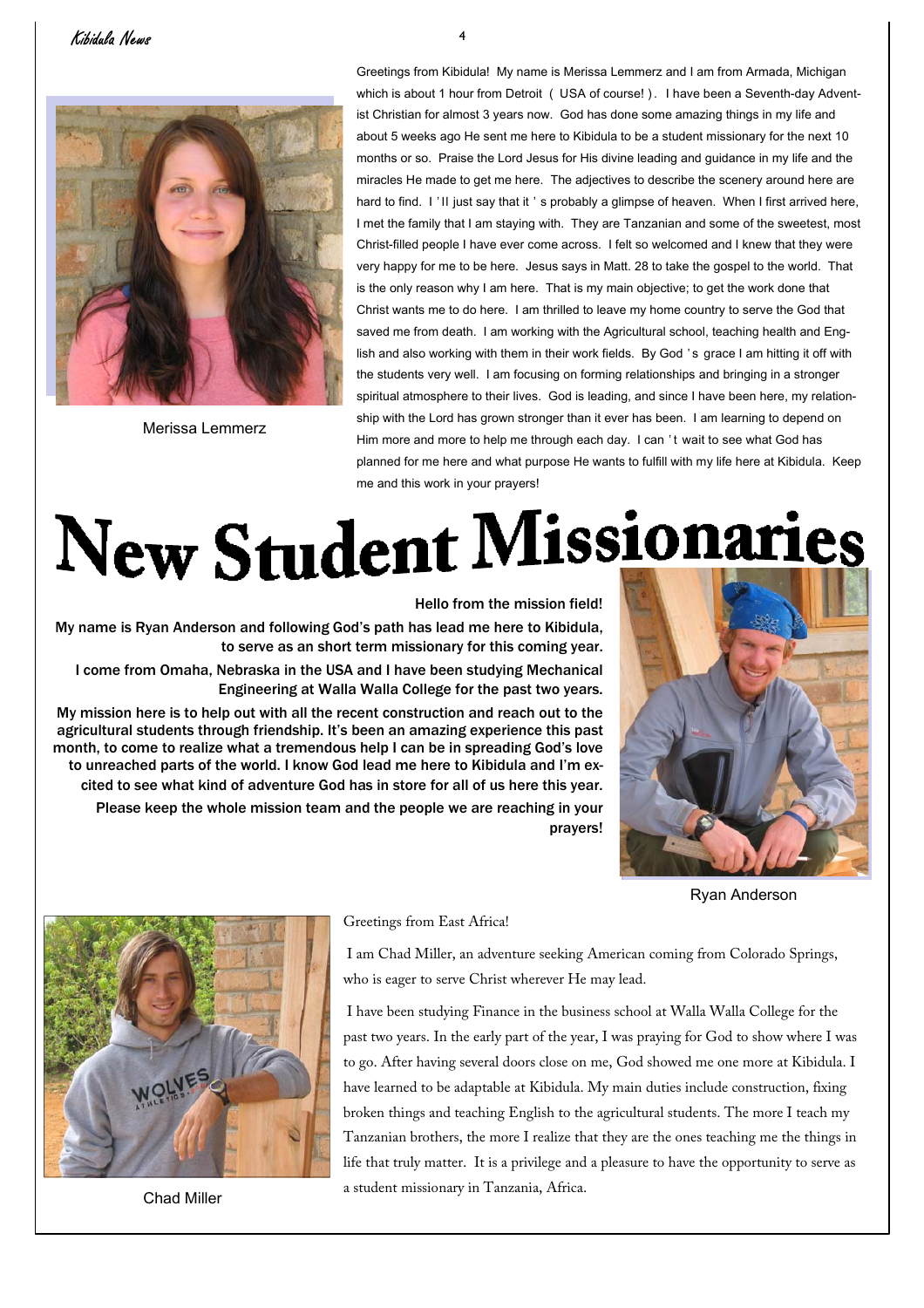current project needs

current project needs

**w w w . k i b i d u l a . o r g** 

# **Kibidula** P. O. B o x 1 7 , M a f i n g a Tanzania, East Africa

### office@kibidula.org



● \$4.50 per Bible - Bible Gift Fund

- Translation and Publication of Swahili Literature.
- \$20,000 Dormitories for Agricultural Students
- \$60 will sponsor 1 Lay Missionary in an un-entered area for 1 month.
- \$200 will sponsor a needy student for a four month Evangelism training course at Kibidula Training Center.
- \$3,000 for tree planting for future timber industry.
- \$2,500 for 1 Grinding Mill.

# Please Send All Donations To:

Outpost Centers, International.

5340 Layton Lane

A p i s o n, T N 37302

U. S. A.

Please write your check to 'OCI' and specify 'Kibidula' and the Kibidula project you want to support. Thank you!!

### **The Kibidula Mission Statement**

Kibidula is a supportive ministry of the SDA Church. Being a culturally and socially diverse team, it is our mission to be united and empowered through Christ and to joyfully serve the individual needs of every person we come in contact with, through interdependent cooperation with God and each other.

This we accomplish through:

- **Education**
- **Evangelism**
- Health and Community Services.